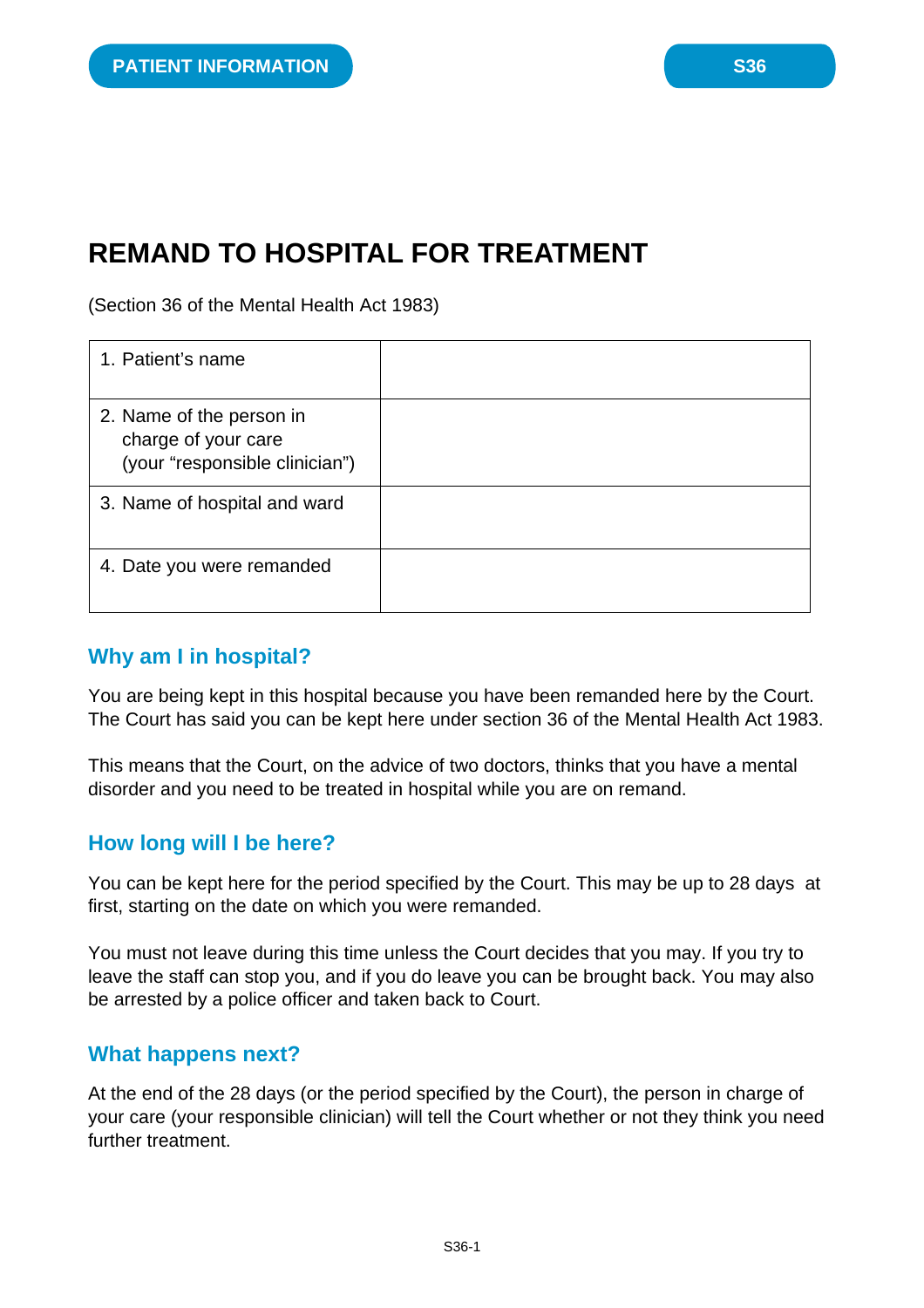You can only be kept in hospital on remand for longer than 28 days if the Court says so. The Court can renew your remand, but for no more than 28 days at a time and not for more than 12 weeks in total. It can renew your remand without you being in court so long as you are represented by a lawyer to speak on your behalf.

The Court can decide, at any time, that you should not be kept here any longer.

# **Can I appeal?**

You can ask the Court to remand you to prison or on bail instead. To help you, you can ask another doctor or approved clinician to examine you, to see if they will write a report saying that you do not need to be kept in hospital. (An approved clinician is a mental health professional with special training in looking after people kept in hospital under the Mental Health Act.) You will have to pay for this yourself, and it will be for the Court to decide whether or not you must stay in hospital when it has considered all the reports on your case.

#### **What treatment will I be given?**

Your responsible clinician and other hospital staff will talk to you about any treatment that you need for your mental disorder. In most cases you will have to accept their advice.

There are different rules for some special treatments, like electro-convulsive therapy (ECT). If the staff think you need one of these special treatments, the rules will be explained to you and you will be given another leaflet.

# **Help from an independent mental health advocate**

You are entitled to help from an independent mental health advocate if you want it. These advocates are independent of people involved in your care. They can help you get information about your care and treatment, why you are being kept in hospital, what it means and what your rights are. They can come to see you and help you understand what you are told by people involved in your care and treatment. If you want, they can help you talk to these people or they can talk to them for you.

You can contact the independent mental health advocacy service yourself. There should be a telephone where you can contact the advocacy service and talk to them in private. You can ask a member of staff where this telephone is.

The telephone number for the advocacy service is: